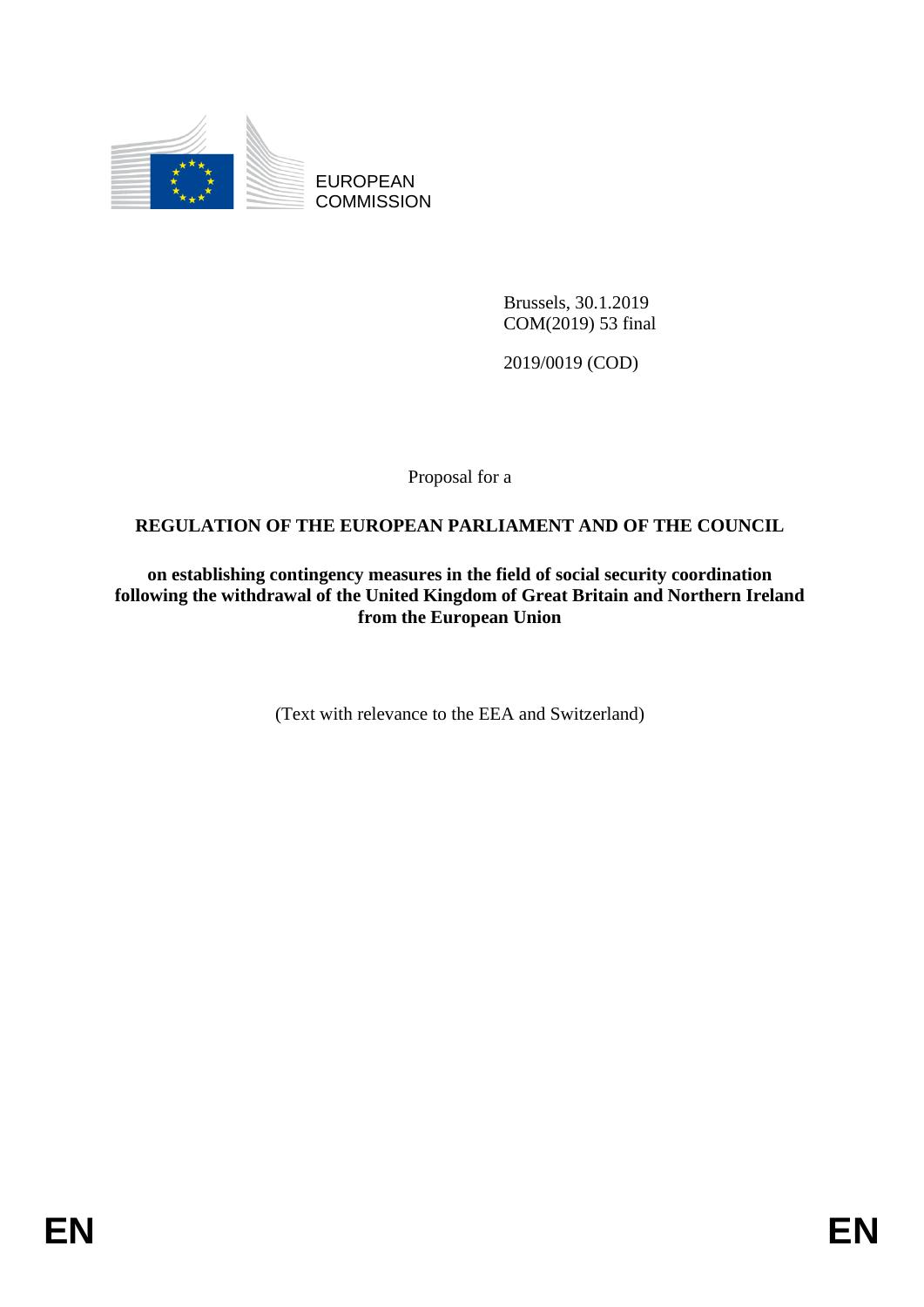# **EXPLANATORY MEMORANDUM**

# **1. CONTEXT OF THE PROPOSAL**

### **• Reasons for and objectives of the proposal**

The United Kingdom submitted on 29 March 2017 the notification of its intention to withdraw from the Union pursuant to Article 50 of the Treaty on European Union. This means that, if the Withdrawal Agreement is not ratified, the Union's primary and secondary law will cease to apply to the United Kingdom from 30 March 2019 ('the withdrawal date'). The United Kingdom will then become a third country.

A Withdrawal Agreement<sup>1</sup> has been agreed between the Union and the United Kingdom and endorsed by the European Council (Article 50) on 25 November 2018. However, its ratification in the United Kingdom is uncertain.

In its Communication of 13 November 2018 "Preparing for the withdrawal of the United Kingdom from the European Union on 30 March 2019: a Contingency Action Plan"<sup>2</sup> ("the Communication on a Contingency Action Plan"), the European Commission underlined that the Withdrawal Agreement was the best option for the orderly withdrawal of the United Kingdom from the Union. However, in the absence of a Withdrawal Agreement, the Union will act to protect its interests, and should display a united and coordinated approach in all areas. In that same Communication, the Commission presented the six general principles which contingency measures at all levels should comply with. These include the principles that measures should not replicate the benefits of membership of the Union, nor the terms of any transition period, as provided for in the Withdrawal Agreement; they must be temporary in nature and should in principle not go beyond the end of 2019; and they must be unilateral actions of the European Union in pursuit of its interests, and therefore in principle the Union can revoke them at any time.

As of the withdrawal date, in the event there is no Withdrawal Agreement concluded between the Union and the United Kingdom, Union law on social security coordination will no longer apply in the relations between the Union and the United Kingdom. This means that social security entitlements will not be guaranteed for Union citizens who are, or have been subject to the legislation of one or more Member States and in situations involving the United Kingdom (e.g. they worked or resided there while the United Kingdom was a Member State of the Union) and also of the United Kingdom nationals who are or have been subject to the legislation of one or more Member States.

Irrespective of scenario, the Commission has consistently made clear that protecting Union citizens in the United Kingdom, as well as United Kingdom nationals in the European Union is a priority. This will require Member States to take a generous approach to the United Kingdom nationals who are already resident in their territory. The expectation is that the United Kingdom acts in the same manner. With that in mind, the objective of this proposal is

 $\frac{1}{1}$ [https://ec.europa.eu/commission/sites/beta-political/files/draft\\_withdrawal\\_agreement\\_0.pdf](https://ec.europa.eu/commission/sites/beta-political/files/draft_withdrawal_agreement_0.pdf)

<sup>&</sup>lt;sup>2</sup> Communication from the Commission to the European Parliament, the European Council, the Council, the European Central Bank, the European Economic and Social Committee, the Committee of the Regions and the European Investment Bank Preparing for the withdrawal of the United Kingdom from the European Union on 30 March 2019: a Contingency Action Plan (COM/2018/880 final).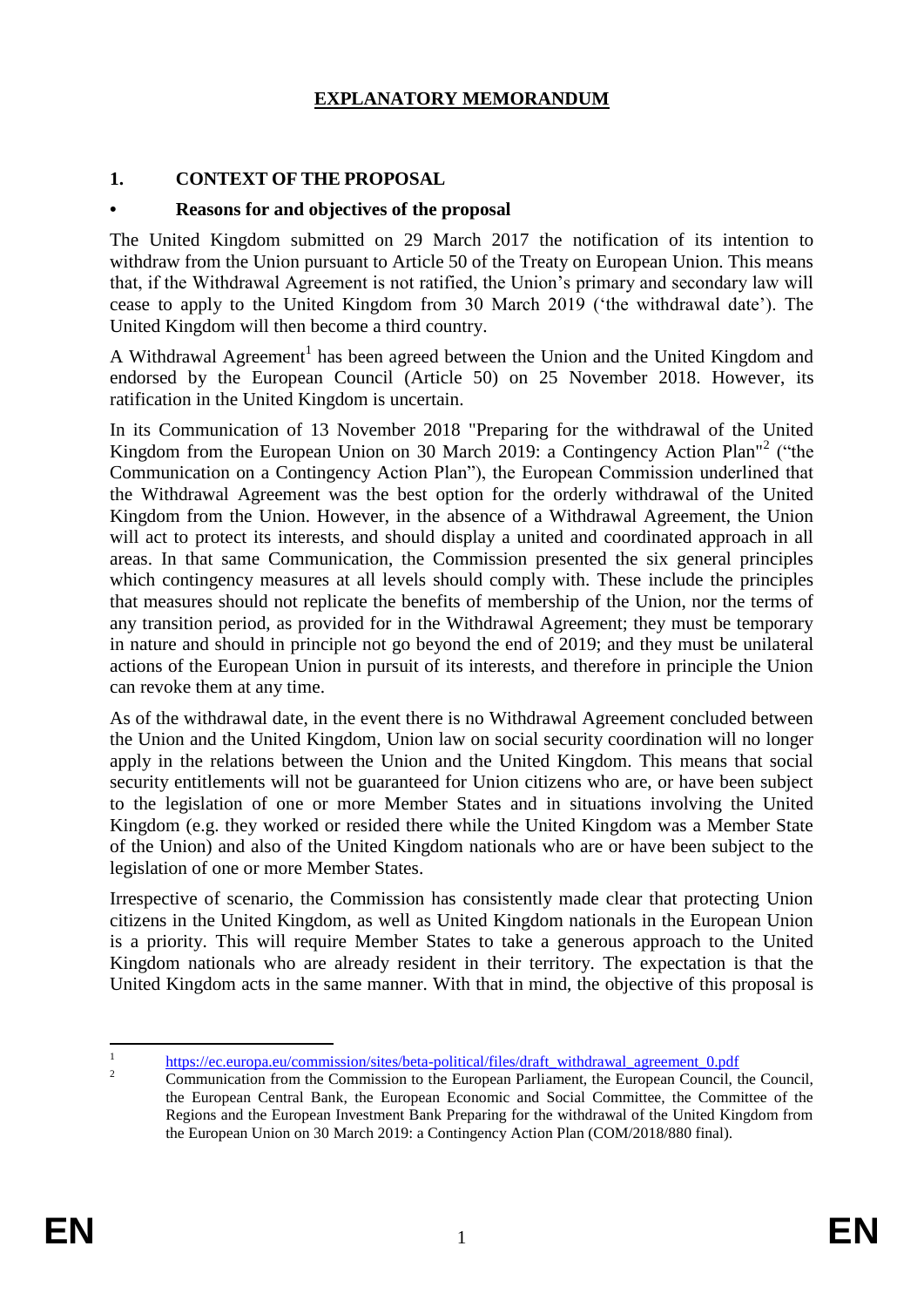to mitigate some of the negative effects of the United Kingdom's withdrawal from the Union in the absence of any solutions agreed with the United Kingdom.

There is indeed a need to ensure that those persons who exercised, as citizens of the Union, their right to free movement within the Union before the withdrawal date, maintain their social security entitlements based on facts and events that occurred and periods of insurance, (self) employment or residence that were completed before the withdrawal date, when the United Kingdom was a Member State of the Union. Certain core principles of social security coordination as enshrined in Regulation (EC) No 883/2004 on the coordination of social security systems (assimilation, aggregation, equality of treatment), as well as rules of this Regulation which give practical effect to the implementation of those principles (such as the pro-rata calculation of an old-age pension), should continue to apply in respect of those persons, as regards facts or events that occurred and periods completed before the withdrawal date. The same need arises as regards social security entitlements of stateless persons and refugees who are or have been subject to the legislation of one or more Member States and in situations involving the United Kingdom. For all the categories above-mentioned, family members and survivors are included.<sup>3</sup>

Due to the fact that the United Kingdom will become a third country, other principles and rules of social security coordination will not continue to apply as of the withdrawal date, such as the exportability of cash benefits, the continuous provision of sickness benefits in kind and the rules on applicable legislation.

Under the Treaty provisions on free movement, the Union has fully exercised its competence with regard to the coordination of social security systems between the United Kingdom and other Member States related to any exercise of the right to free movement that occurred when the United Kingdom was a Member State of the Union. It is therefore not possible for Member States to conclude and apply bilateral conventions covering the situations falling under this Regulation.

# **• Consistency with existing policy provisions in the policy area and other Union policies**

This proposal is part of the Union preparedness and contingency plan to mitigate the negative effects of the withdrawal of the United Kingdom from the Union without a Withdrawal Agreement. The proposal follows the general principles set out in the Communication on a Contingency Action Plan. In particular, as the proposal does not replicate the benefits of membership of the Union, nor the terms of any transition period as the Withdrawal Agreement would have provided for, it is unilateral and temporary.

# **2. LEGAL BASIS, SUBSIDIARITY AND PROPORTIONALITY**

# **• Legal basis**

This proposal is based on Article 48 of the Treaty on the Functioning of the European Union (TFEU) as it concerns measures in the field of social security coordination.

 $\overline{a}$ <sup>3</sup> The Commission will consider at a later stage to have the principles set out in this proposal extended to third country nationals legally resident in a Member State who, pursuant to Regulation (EU) No 1231/2010 of the European Parliament and of the Council of 24 November 2010, are covered by the EU legislation on coordination of social security systems.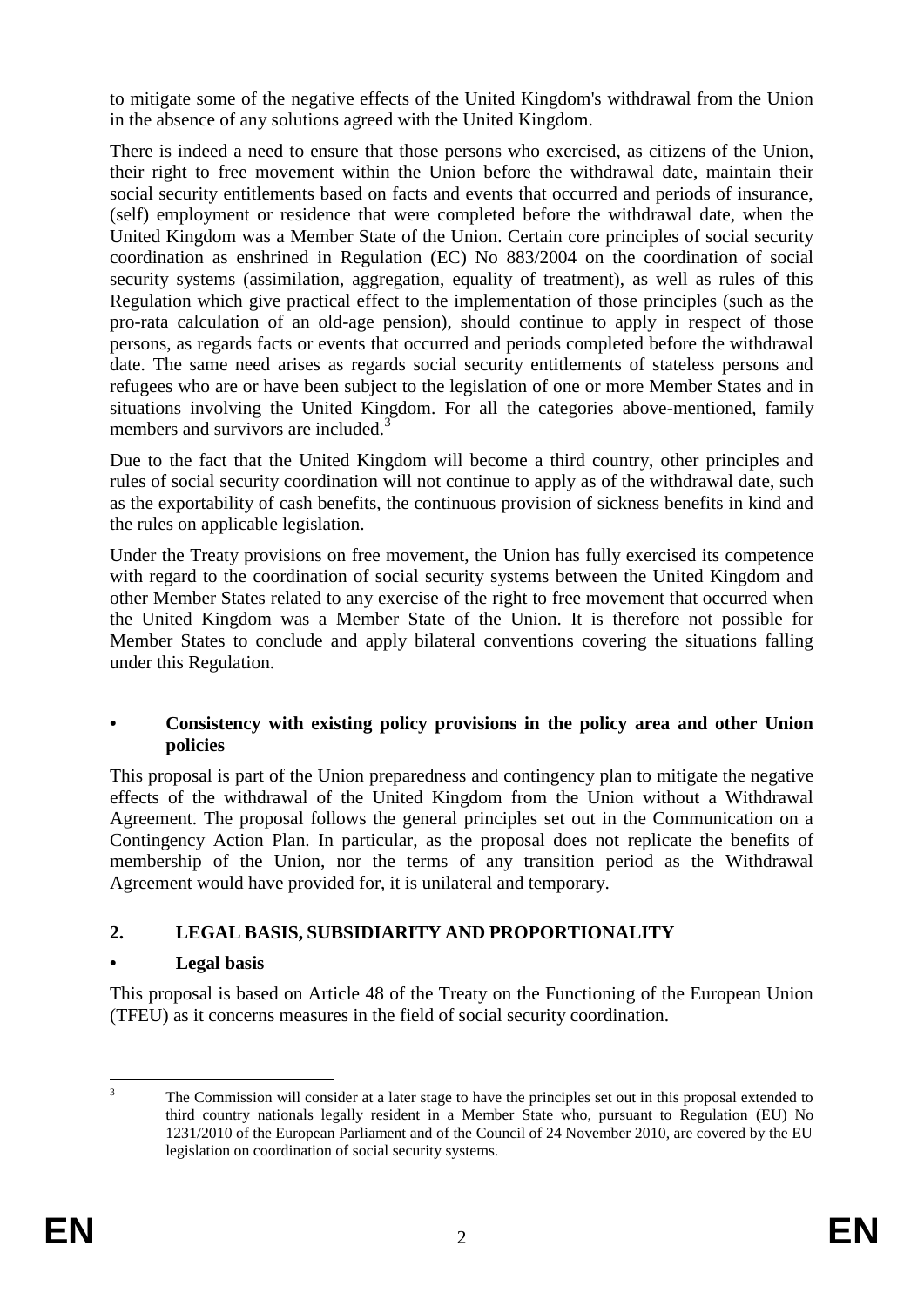# **• Subsidiarity (for non-exclusive competence)**

The subsidiarity principle applies as the proposal does not fall under the exclusive competence of the Union. The objectives of the proposal cannot be sufficiently achieved by the Member States at national, regional or local level. A coordinated approach at Union level for the protection of social security entitlements acquired following the exercise of the right to freedom of movement by the persons concerned, as Union citizens, is necessary. This will allow avoiding fragmentation among Member States in the application of Union law as regards social security entitlements that concern facts or events that occurred and periods completed before the withdrawal date, and inequality of treatment as regards the persons concerned.

# **• Proportionality**

The proposed Regulation does not go beyond what is necessary to achieve the objectives of the Commission's contingency plan, since it ensures the minimum protection of social security entitlements of persons who exercised their right to free movement prior to the withdrawal date.

# **• Choice of the instrument**

The proposed instrument is a regulation. Other means (e.g. a Communication or other nonlegally-binding instruments) would not achieve the required level of legal certainty.

# **3. RESULTS OF EX-POST EVALUATIONS, STAKEHOLDER CONSULTATIONS AND IMPACT ASSESSMENTS**

This proposal is adopted in the context of contingency measures that need to mitigate the risks related to the withdrawal of the United Kingdom from the Union without a Withdrawal Agreement.

In the absence of such an agreement, the European Commission analysed the consequences thereof. After initially inviting the Member States to act, it eventually concluded that this proposal is necessary in order to protect the social security entitlements of persons concerned as regards facts or events that occurred and periods completed before the withdrawal date.

The Commission has discussed the necessity of contingency measures with the Member States and the sectorial, legal and administrative preparedness steps in such a scenario. To that end, meetings of the Council Working Party on Article 50 took place on 27 November and 12 December 2018, on 16 January 2019 and a dedicated technical expert seminar on social security coordination was organised on 20 December 2018.

# **4. BUDGETARY IMPLICATIONS**

The proposal has no implications for the Union budget. It aims at protecting the social security entitlements of persons concerned, including their income derived from social security entitlements and the finances of the Member States.

# **5. OTHER ELEMENTS**

# **• Implementation plans and monitoring, evaluation and reporting arrangements**

N/A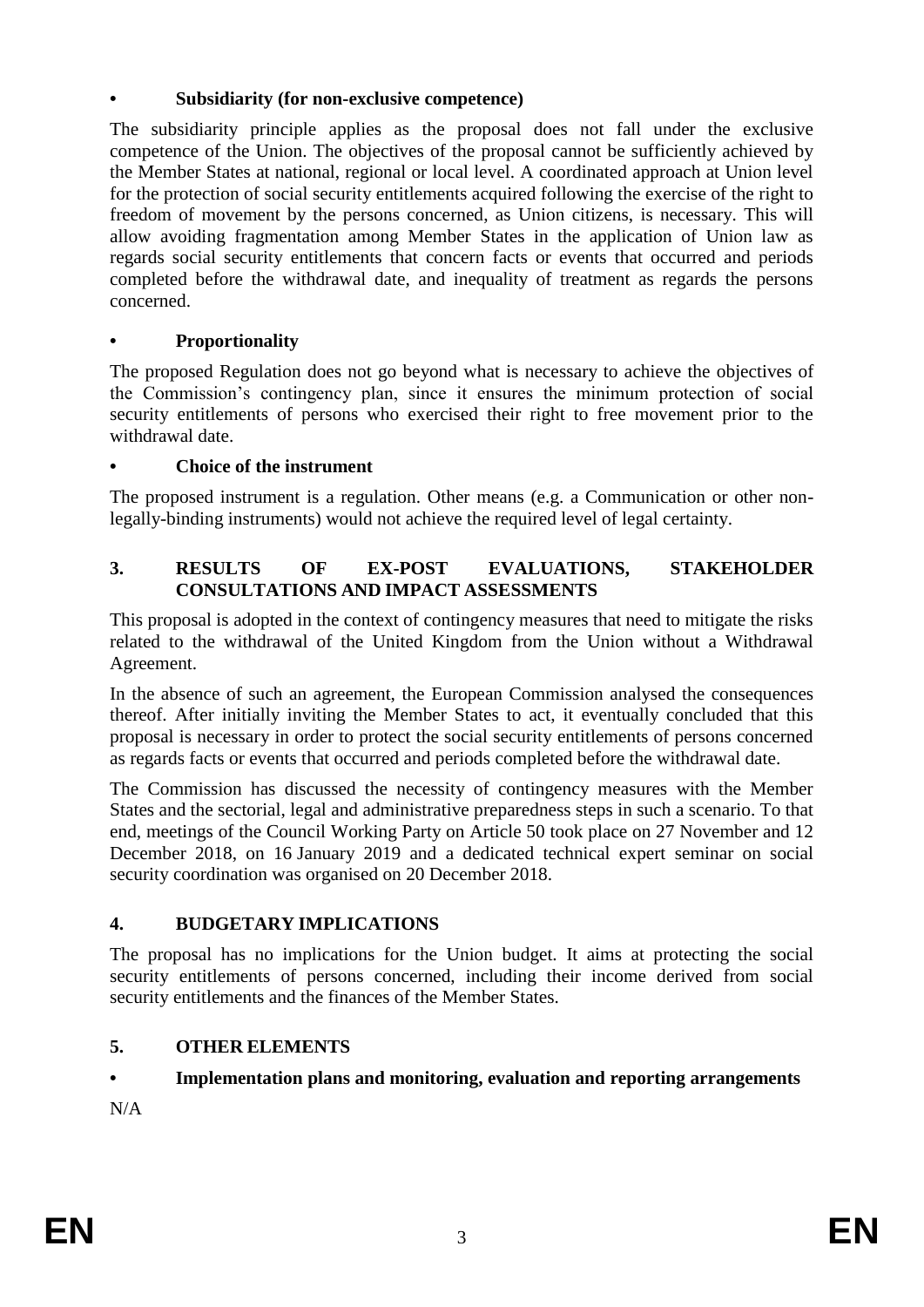# **• Detailed explanation of the specific provisions of the proposal**

The proposal aims at ensuring that persons who have exercised, as Union citizens, their right to freedom of movement before the withdrawal date maintain their social security entitlements related to facts or events that occurred and periods completed before the withdrawal date. Other relevant persons in situations involving the United Kingdom before the withdrawal date, who would otherwise be covered by Regulations (EC) Nos 883/2004 and 987/2009, should also maintain those entitlements: stateless persons, refugees, as well as family members and survivors of all the previous categories.

Article 1 clarifies that the definitions applicable to this Regulation are those provided for in Article 1 of Regulation (EC) No 883/2004 and Article 1 of Regulation (EC) No 987/2009.

Article 2 defines the personal scope of the proposed Regulation. It covers: persons (nationals of the Union or of the United Kingdom, stateless persons and refugees) who are or have been subject to Union social security coordination rules and in situations involving the United Kingdom while it was a Member State of the Union, together with their family members and survivors.

Article 3 defines the material scope of the proposed Regulation, specifying that it will cover all branches of social security as listed in Article 3 of Regulation (EC) No 883/2004.

Article 4 provides for equality of treatment of the persons covered by the proposed Regulation.

Article 5 sets out that the principles of assimilation and aggregation provided for in Regulation (EC) No 883/2004 will continue to apply in the Union as regards any claims that relate to facts and events that occurred and periods completed before the withdrawal date.

Article 6 sets out the entry into force and the entry into application of the proposed Regulation.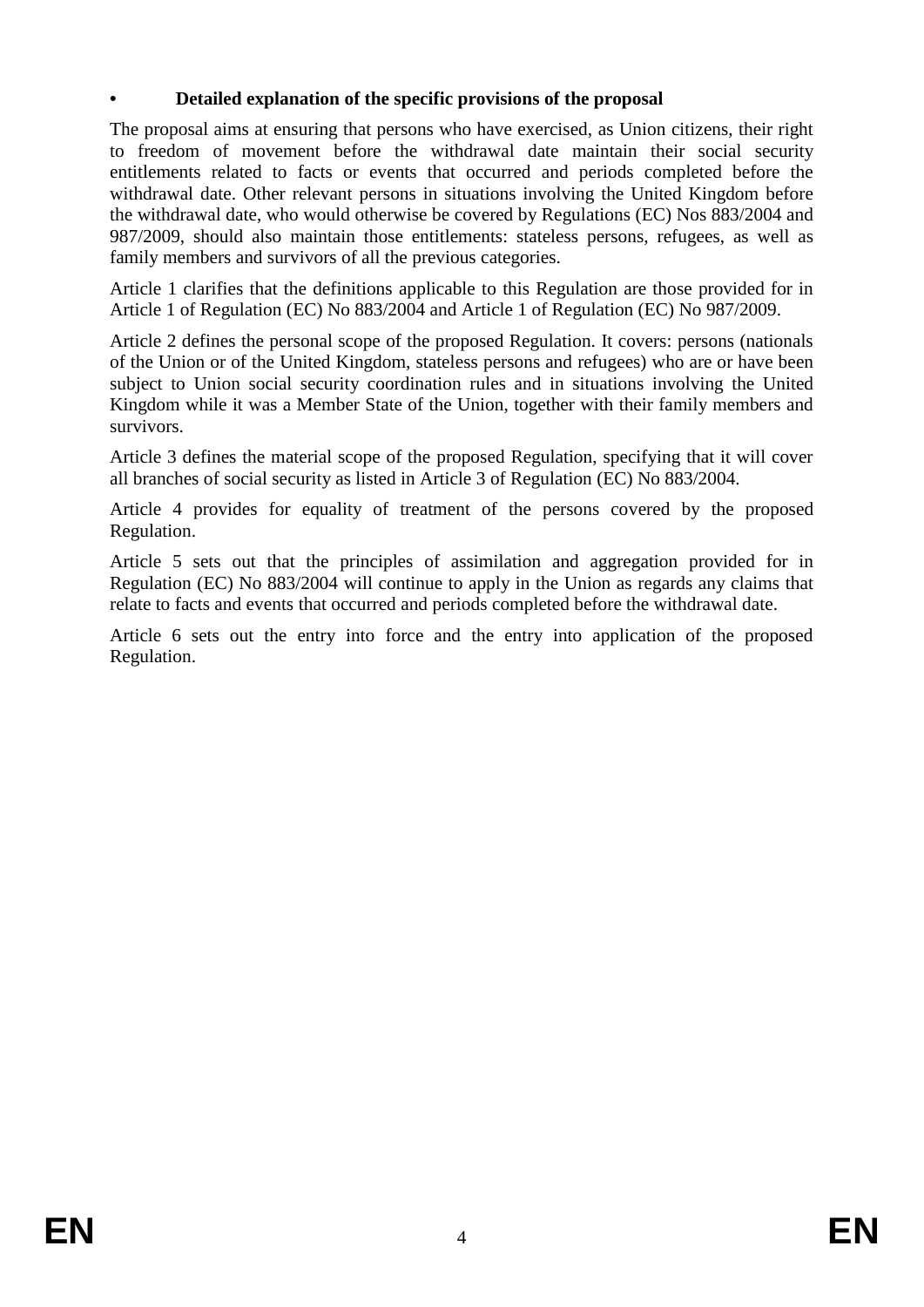### 2019/0019 (COD)

#### Proposal for a

### **REGULATION OF THE EUROPEAN PARLIAMENT AND OF THE COUNCIL**

#### **on establishing contingency measures in the field of social security coordination following the withdrawal of the United Kingdom of Great Britain and Northern Ireland from the European Union**

(Text with relevance to the EEA and Switzerland)

#### THE EUROPEAN PARLIAMENT AND THE COUNCIL OF THE EUROPEAN UNION,

Having regard to the Treaty on the Functioning of the European Union, and in particular Article 48 thereof,

Having regard to the proposal from the European Commission,

After transmission of the draft legislative act to the national parliaments,

Acting in accordance with the ordinary legislative procedure,

Whereas:

- (1) On 29 March 2017, the United Kingdom of Great Britain and Northern Ireland (the 'United Kingdom') submitted the notification of its intention to withdraw from the Union pursuant to Article 50 of the Treaty on European Union. The Treaties will cease to apply to the United Kingdom from the date of entry into force of a withdrawal agreement or failing that, two years after that notification, that is to say from 30 March 2019, unless the European Council, in agreement with the United Kingdom, unanimously decides to extend that period.
- (2) In the absence of a withdrawal agreement or of an extension of the two-year period after the United Kingdom's notification, of its intention to withdraw from the Union, on 30 March 2019, the Union rules on social security coordination provided in Regulation (EC) No  $883/2004$  on the coordination of social security systems<sup>4</sup> and Regulation (EC) No 987/2009 laying down the procedure for implementing Regulation (EC) No  $883/2004^5$  will also cease to apply to and in the United Kingdom.
- (3) As a result, persons who, in their capacity of Union citizens, have legitimately exercised the right to freedom of movement enshrined in Articles 45 and 49 of the Treaty prior to the date of the United Kingdom's withdrawal from the Union, can no longer rely on those rules as regards their social security entitlements based on facts and events that occurred and periods of insurance, (self) employment or residence that

 $\overline{A}$ <sup>4</sup> Regulation (EC) No 883/2004 of the European Parliament and of the Council of 29 April 2004 on the coordination of social security systems (OJ L 166, 30.4.2004, p. 1).

<sup>&</sup>lt;sup>5</sup><br>Regulation (EC) No 987/2009 of the European Parliament and of the Council of 16 September 2009 laying down the procedure for implementing Regulation (EC) No 883/2004 on the coordination of social security systems (OJ L 284, 30.10.2009, p. 1).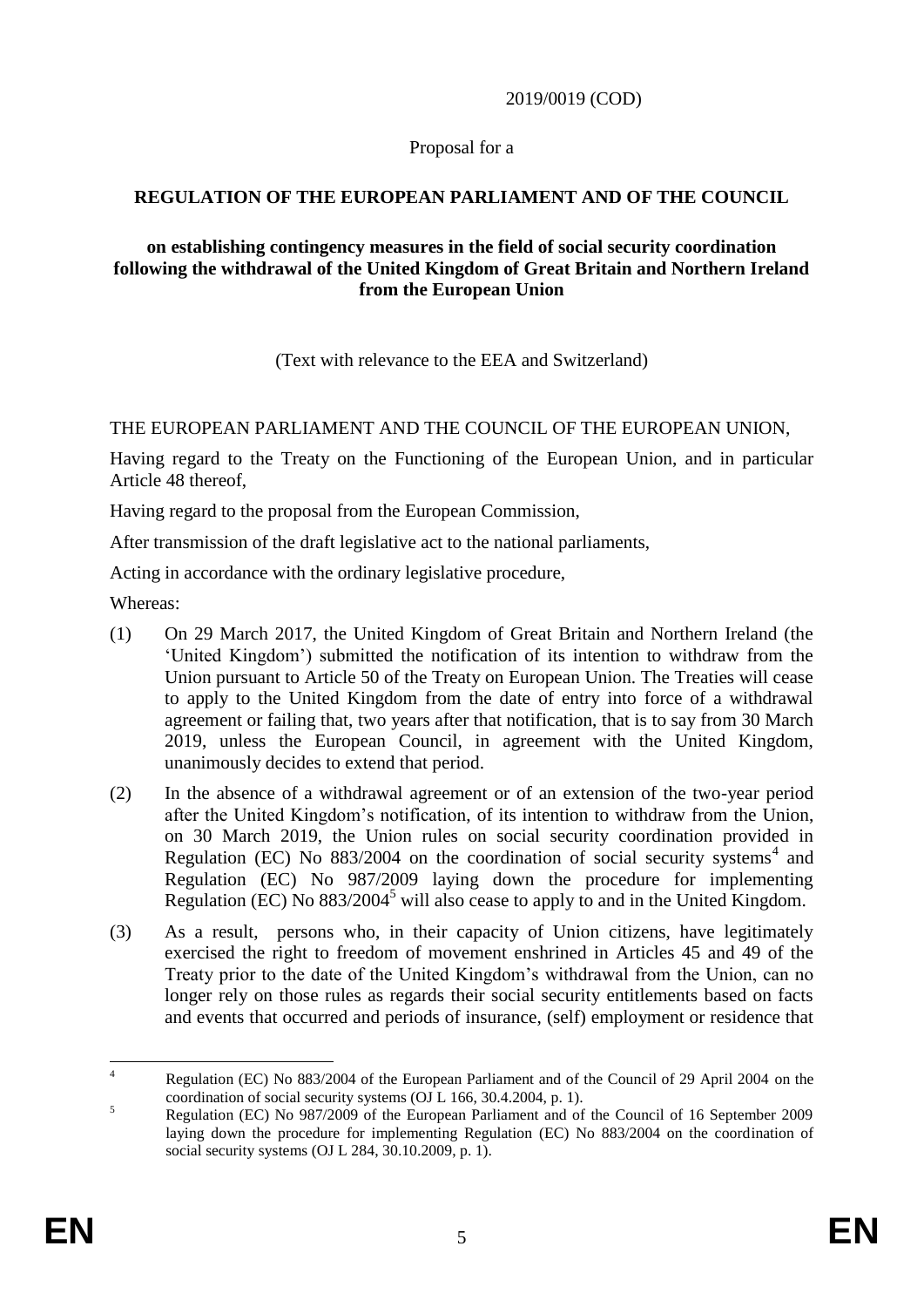were completed before the withdrawal date, and which involved the United Kingdom. Stateless persons and refugees who are or have been subject to the legislation of one or more Member States and in situations involving the United Kingdom, as well as members of the family and survivors of all these categories will equally be affected.

- (4) To achieve the aim of safeguarding social security entitlements for the persons concerned, Member States should continue applying the Union's principles of equality of treatment, of assimilation and of aggregation laid down by Regulations (EC) No 883/2004 and 987/2009 as well as the rules of these Regulations necessary to give effect to the said principles, as regards persons covered, facts or events that occurred and periods completed prior to the withdrawal of the United Kingdom from the Union.
- (5) To achieve a uniform unilateral application of the social security principles of equality of treatment, of assimilation and of aggregation, it is necessary to introduce this contingency Regulation.
- (6) This Regulation should apply as from the day following that on which the Treaties cease to apply to and in the United Kingdom unless a withdrawal agreement concluded with the United Kingdom has entered into force by that date.

HAVE ADOPTED THIS REGULATION:

### Article 1

#### *Definitions*

For the purposes of this Regulation, the definitions provided for in Article 1 of Regulation (EC) No 883/2004 and Article 1 of Regulation (EC) No 987/2009 shall apply.

#### Article 2

#### *Persons covered*

This Regulation shall apply to the following persons:

(a) nationals of a Member State, stateless persons and refugees, who are or have been subject to the legislation of one or more Member States and who are or have been in a situation involving the United Kingdom of Great Britain and Northern Ireland (the 'United Kingdom') before 30 March 2019, as well as their family members and survivors;

(b) nationals of the United Kingdom who are or have been subject to the legislation of one or more Member States before 30 March 2019, as well as their family members and survivors.

#### Article 3

#### *Matters covered*

This Regulation shall apply to all branches of social security provided for in Article 3 of Regulation (EC) No 883/2004.